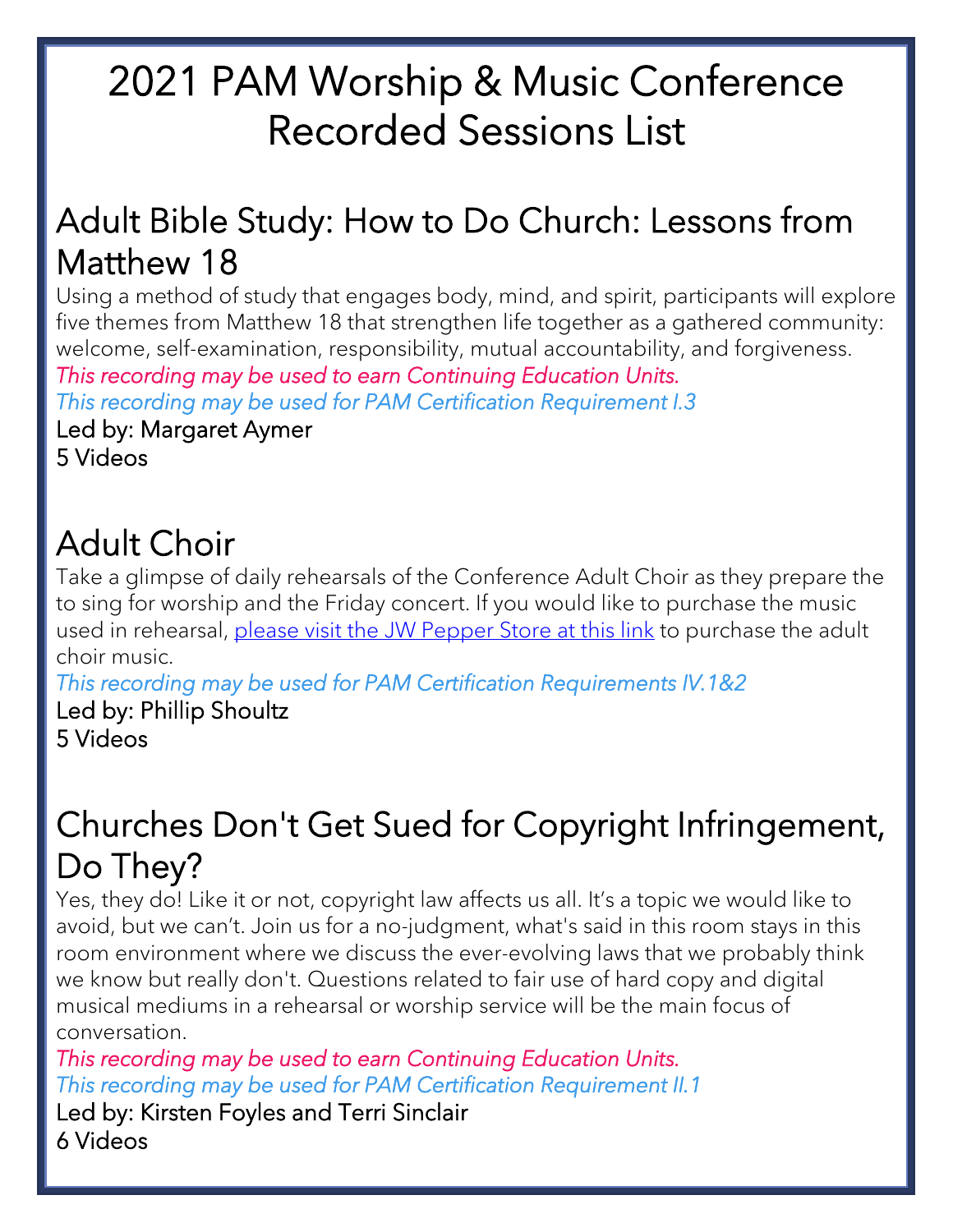# Daily Worship

Led by Cecelia Armstrong, Anna George Traynham, Patrick Scott, and Lauren Wright Pittman 6 Videos

Evening Prayer

Make Sabbath time in your daily conference experience. Join us for scripture, silence, prayer, and song each evening.

### Led by: Meg Flannagan

4 Videos

## Morning Prayer

Morning Prayer invites conferees of all ages to come together to pray at the beginning of the day. A quieter setting than Midday worship, morning prayer invites to us to start our days remembering that God is with us.

#### Led by: Margaret Aymer 5 Videos

# Preaching, Teaching... Same thing, right?

Whether it was because of Jesus' preaching or teaching, people gathered when Jesus spoke. While Jesus spoke, hearts and minds changed, and lessons were learned. Dr. Walter Brueggemann said, "Telling parables was one of Jesus' revolutionary activities, for parables are subversive re-imagining of reality. These stories haunt us and push us in directions we never thought we would go." Although parables are bearers of a religious vision, their content is not necessarily drawn from the religious life, but from the everyday world. Parables generate new meaning in new situations and this course will allow us to unpack parables for today.

#### Led by: Cecelia Armstrong 5 Videos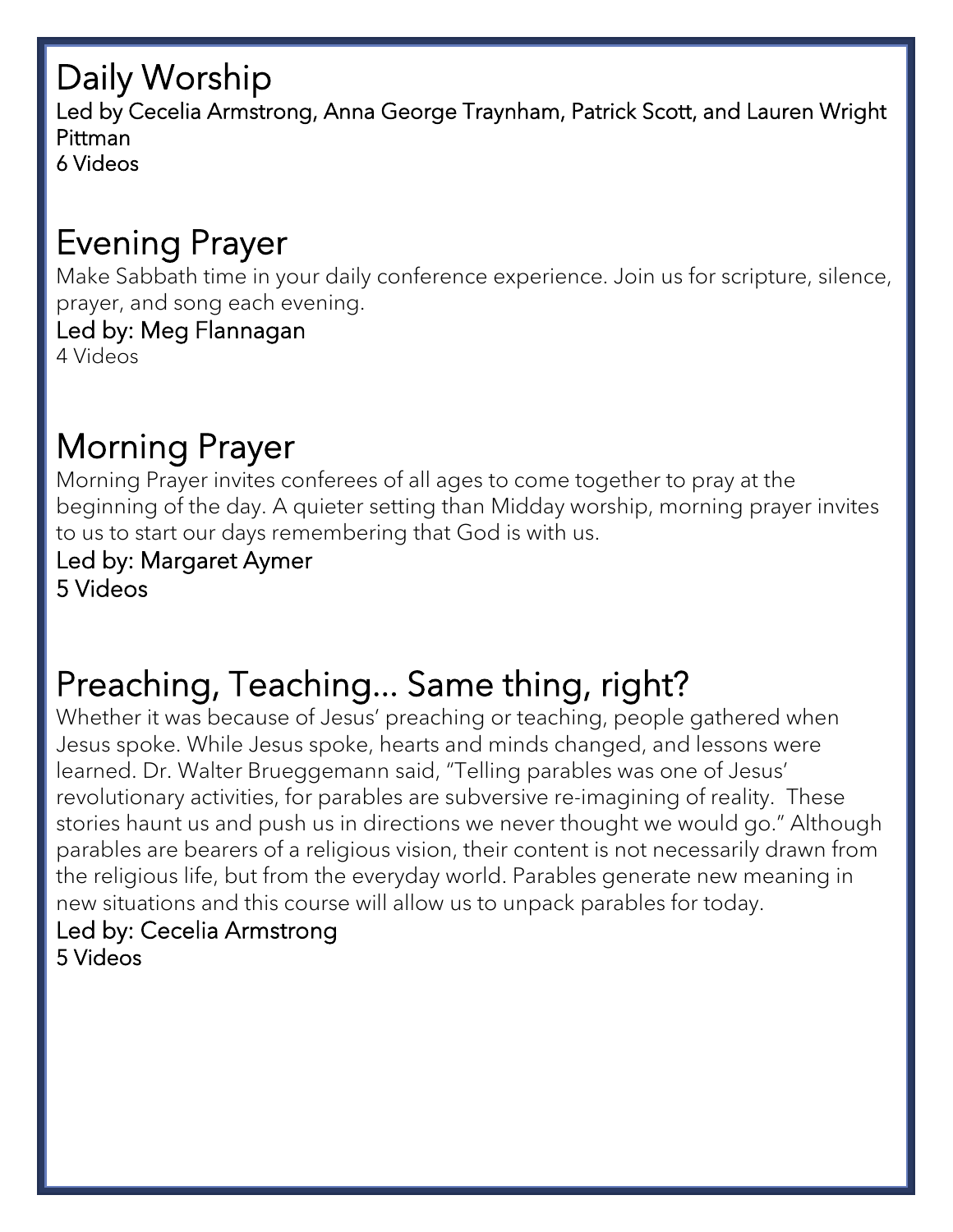### Routley Lectures: "And May God Give Us Faith to Sing Always"

The 2021 Routley lectures explore our vocation as conductors, teachers, performers, composers, poets, and pastoral musicians who gather communities to faithfully offer our prayer, praise, poetry, psalm, silence, and song. We will reflect upon the way music reveals the meaning of sacred texts as we discover how purposeful singing unites our hearts and souls in beloved community. We will reaffirm the purpose of our music ministry: to inspire our congregation's singing as an expression of faith; and to nurture our congregation's faith that we may sing always.

*This recording may be used to earn Continuing Education Units. This recording may be used for PAM Certification Requirement I.1*  Led by: Tom Trenney 5 videos

# Taking it to the Church: Adapting Big Conference Ideas to Local Congregations

Ever wonder how these BIG Montreat ideas would work in your congregation? This class is for you! We will explore ways to implement daily worship components into small and medium-sized congregations. Through discussion, movement, and song, we will deconstruct the conference into simple, portable, and practical options. Pastors, musicians, and all pew-sitters are welcome!

*This recording may be used to earn Continuing Education Units. This recording may be used for PAM Certification Requirement I.1*  Led by: Meg Flannagan 5 videos

# Worship Reflections

Worship Reflections gives conferees a behind-the-scenes understanding of how our worship services are planned and implemented with the intent of helping conferees take ideas, approaches, and understanding home to assist in enhancing worship in congregations "back home." The moderator leads discussion and fields questions for our panel comprising the preacher, the liturgist, the visual artist, and the organist. *This recording may be used to earn Continuing Education Units. This recording may be used for PAM Certification Requirements I.1&2* 

Discussion Panel: Eric Wall, Cecelia Armstrong, Anna George Traynham, Patrick Scott, Lauren Wright Pittman, Charlie Frost, Steve Fey, and Tom Granum 5 videos